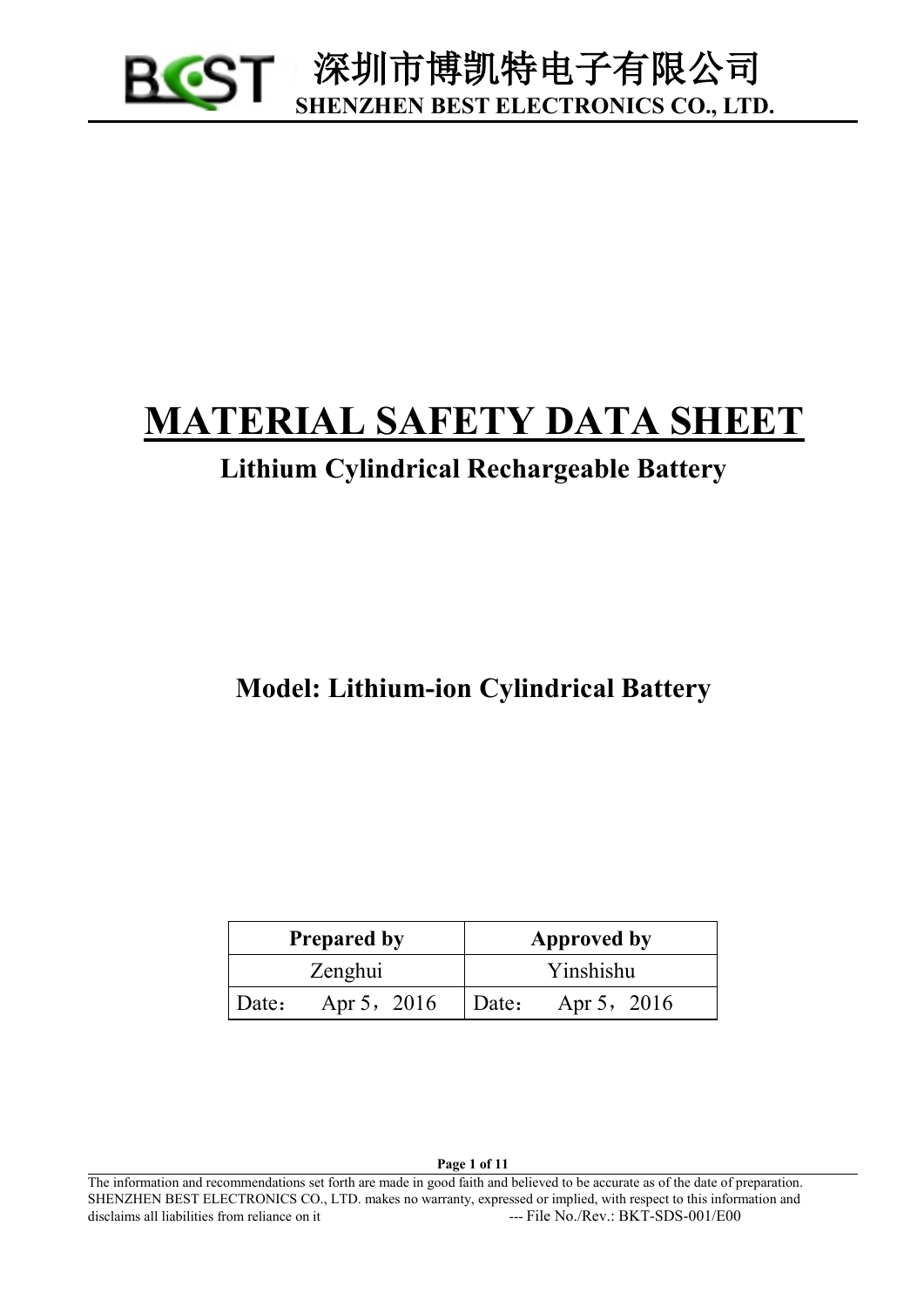

# <sup>2</sup> **Material Safety Data Sheet**

Reference to ST/SG/AC.10/30/Rev.6(GHS)

# **Section 1-Chemical Product and Company Identification**

**Sample Description:** Li-ion Battery **Sample Model:** 18500 **Recommended Uses:** Various **Restrictions ON use:** N/A **Supplier name:** SHENZHEN BEST ELECTRONICS CO., LTD Address: Ganbei Industrial Park, Longgang, Shenzhen, China contact person : zenghui **Phone number:** +86-755-89312863 **FAX:** +86-755-89989591 **E-mail:** [info@bkt-tech.com](mailto:bkt0008@163.com) **Emergency** phone **number:**  $+86-755-89312863$ 

# **Section 2-Hazards Identification**

**Emergency overview:** This Product is an article which contains a chemical substance. Safety information is given for exposure to the article as sold. Intended use of the product should not result in exposure to the chemical substance. This is a battery. In case of rupture: the below hazards exist.

## **CAS# 7429-90-5**

## **Classification according to GHS**

Specific target organ toxicity, repeated exposure (1) (Lung) Hazardous to the aquatic environment, long-term hazard (4)

**Label elements**

**Hazard pictogram(s):**



**Signal word:** Danger

**Hazard statement(s):**

H372 Causes damage to organs through prolonged or repeated exposure (Lung)

H413 May cause long lasting harmful effects to aquatic life

## **Precautionary statement(s):**

**Prevention:**

**Page 2 of 11**

The information and recommendations set forth are made in good faith and believed to be accurate as of the date of preparation. SHENZHEN BEST ELECTRONICS CO., LTD. makes no warranty, expressed or implied, with respect to this information and disclaims all liabilities from reliance on it  $\qquad \qquad \text{---}$  File No./Rev.: BKT-SDS-001/E00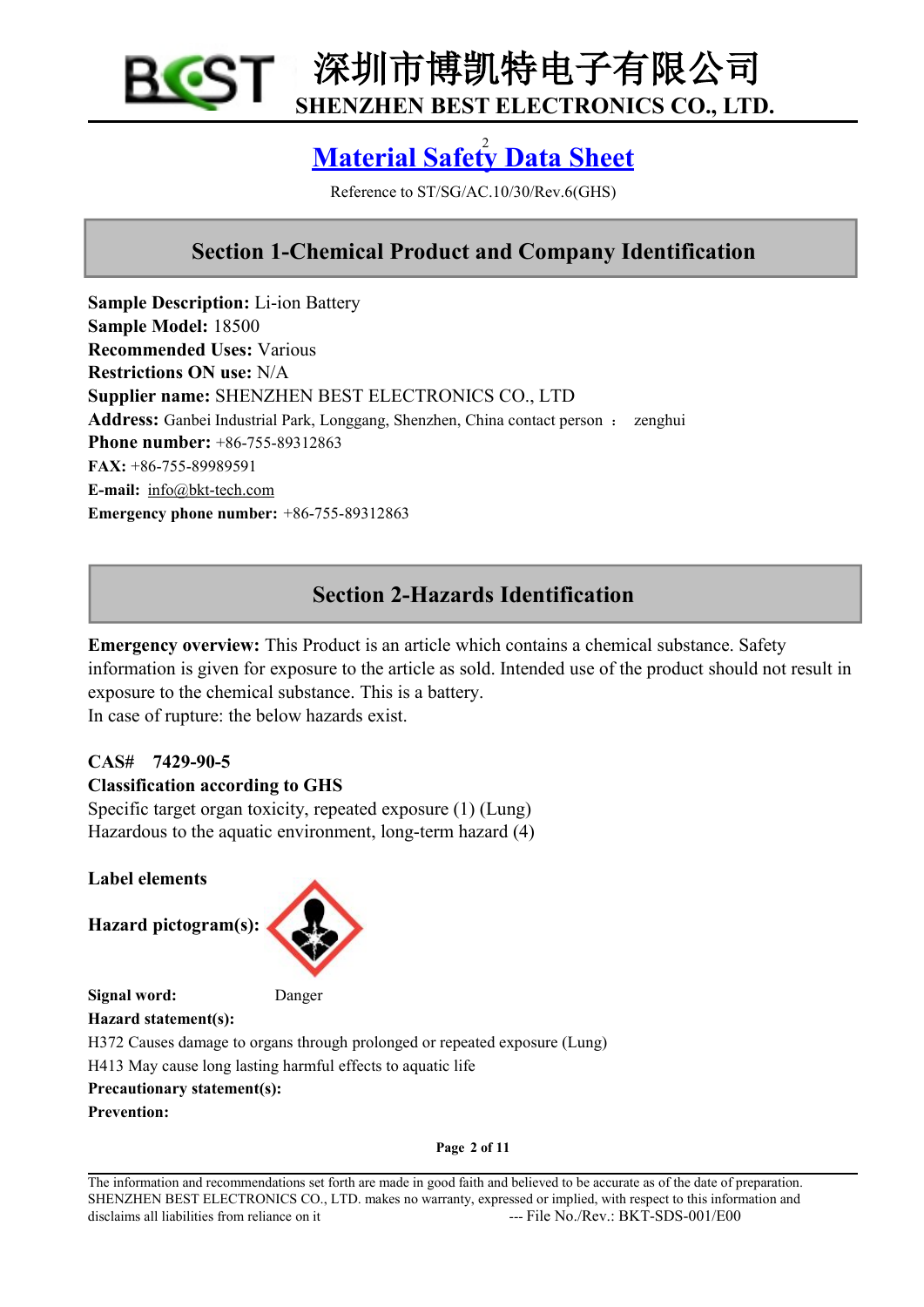3

#### P260 Do not breathe dust.

P264 Wash skin and clothing thoroughly after handling.

P270 Do not eat, drink or smoke when using this product.

P273 Avoid release to the environment.

#### **Response:**

P314 Get medical advice if you feel unwell.

#### **Storage**

None.

## **Disposal:**

P501 Contents handling to approved waste treatment plants.

## **CAS# 7440-50-8**

## **Classification according to GHS**

Specific target organ toxicity, single exposure; Respiratory tract irritation (3) Specific target organ toxicity, repeated exposure (1) (liver) Hazardous to the aquatic environment, long-term hazard (3)

## **Label elements**

## **Hazard pictogram(s):**



**Signal word:** Danger

**Hazard statement(s):**

H335 May cause respiratory irritation

H372 Causes damage to organs through prolonged or repeated exposure (Lung)

## H412 Harmful to aquatic life with long lasting effects

## **Precautionary statement(s):**

## **Prevention:**

P271 Use only outdoors or in a well-ventilated area.

P260 Do not breathe dust.

P264 Wash skin and clothing thoroughly after handling.

P270 Do not eat, drink or smoke when using this product.

P273 Avoid release to the environment.

## **Response:**

P304 + P340 IF INHALED: Remove person to fresh air and keep comfortable for breathing.

P312 Call a POISON CENTER or doctor, if you feel unwell.

## **Storage**

P403 + P233 Store in a well-ventilated place. Keep container tightly closed.

## **Disposal:**

P501 Contents or container handling to approved waste treatment plants.

#### **Page 3 of 11**

The information and recommendations set forth are made in good faith and believed to be accurate as of the date of preparation. SHENZHEN BEST ELECTRONICS CO., LTD. makes no warranty, expressed or implied, with respect to this information and disclaims all liabilities from reliance on it  $\qquad \qquad \text{---}$  File No./Rev.: BKT-SDS-001/E00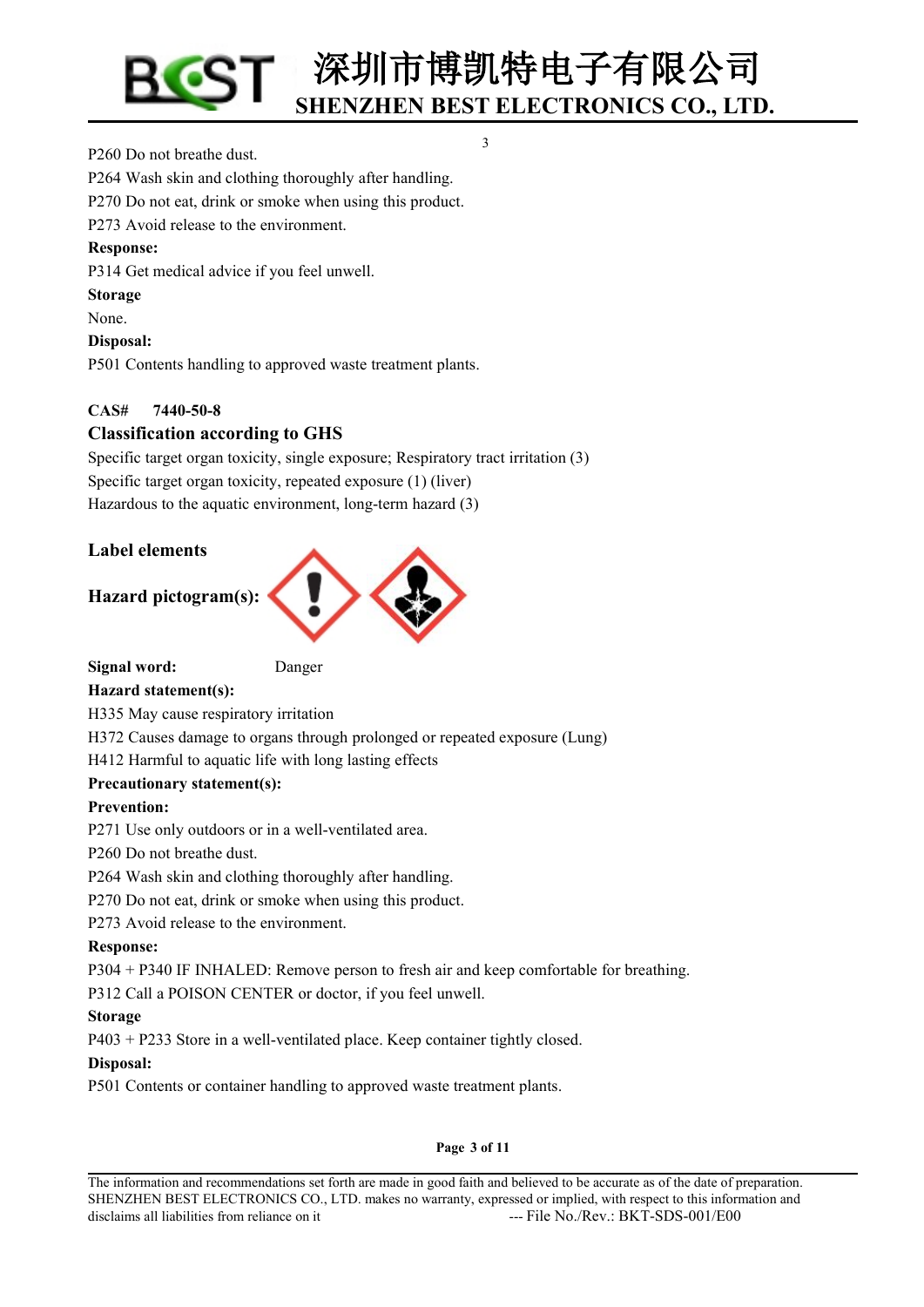**Other hazards Physical and chemical hazards:** See Section 10 **Human health hazards:** See Section 11 **Environmental hazards:** See Section 12

# **Section 3-Composition/Information on Ingredients**

## **Chemical characterization: Mixture**

| <b>Chemical Composition</b>          | CAS No.         | EC#             | Weight% |
|--------------------------------------|-----------------|-----------------|---------|
| Cobaltate, lithium                   | 12190-79-3      | $235 - 362 - 0$ | 39.6    |
| Aluminum                             | 7429-90-5       | $231 - 072 - 3$ | 5.56    |
| Polyvinylidene fluoride resin        | 24937-79-9      | 607-458-6       | 1.15    |
| Graphite                             | 7782-42-5       | 231-955-3       | 23.2    |
| Copper                               | 7440-50-8       | $231 - 159 - 6$ | 9.8     |
| Rubber, styrene-butadiene, fume      | 61789-96-6      | 612-382-1       | 1.78    |
| Polyethylene                         | 9002-88-4       | ---             | 0.06    |
| Polypropylene                        | $9003 - 07 - 0$ | 618-352-4       | 0.78    |
| Phosphate (1-), hexafluoro-, lithium | 21324-40-3      | 244-334-7       | 15.35   |
| Ethylene carbonate                   | $96-49-1$       | $202 - 510 - 0$ | 2.72    |

# **Section 4-First-aid Measures**

## **Description of first aid measures**

**General information** No special measures required.

## **After eye contact**

Flush eyes with plenty of water for several minutes while holding eyelids open. Get medical attention if irritation persists.

## **After skin contact**

Remove contaminated clothing and shoes. Immediately wash with water and soap and rinse thoroughly. Wash clothing and shoes before reuse. If irritation occurs, get medical attention.

#### **After inhalation**

Remove victim to fresh area. Administer artificial respiration if breathing is difficult. Seek medical attention.

#### **After swallowing**

Do not induce vomiting. Get medical attention.

## **Personal protective equipment for first-aid responders:** No data available.

**Page 4 of 11**

4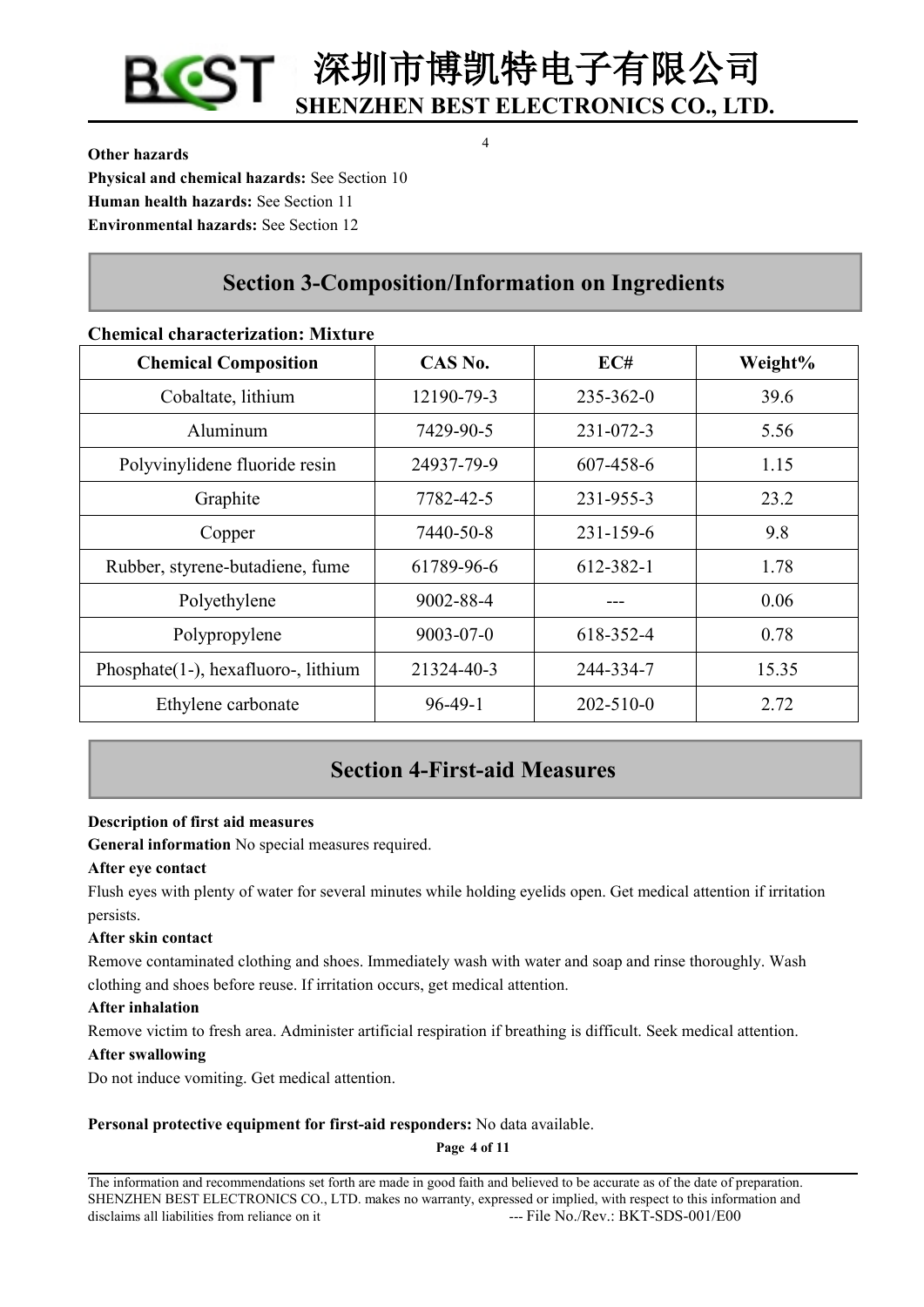5 **Most important symptoms/effects, acute and delayed:** No data available. **Indication of immediate medical attention and special treatment needed:** No data available.

# **Section 5-Fire Fighting Measures**

#### **Suitable extinguishing media:**

Use extinguishing agent suitable for local conditions and the surrounding environment. Such as dry powder,  $CO<sub>2</sub>$ .

#### **Unsuitable extinguishing media:**

No data available.

## **Specific Hazards arising from the chemical:**

Special hazards arising from the substance or mixture

Battery may burstand release hazardous decomposition products when exposed to a fire situation. Lithium ion batteries contain flammable electrolyte that may vent, ignite and produce sparks when subjected to high temperature( $>150°C(302°F)$ ), when damaged or abused (e.g. mechanical damage or electrical overcharging); may burn rapidly with flare-burning effect;may ignite other batteries in clothes proximity.

## **Specific protective actions for fire-fighters:**

Protective equipment: Wear self-contained respirator. Wear fully protective impervious suit.

# **Section 6-Accidental Release Measures**

#### **Personal precautions:**

Wear protective equipment.Keep unprotected persons away.Ensure adequate ventilation

#### **Protective equipment:**

No data available.

#### **Emergency procedures:**

Remove ignition sources evacuate area. Sweep up using a method that does not generate dust.Collect as much of the spilled material as possible, placed the spilled material into a suitable disposal container. Keep spilled material out of sewers, ditches and bodies of water.

#### **Environmental precautions:**

Do not allow material to be released to the environment without proper governmental permits.

## **Methods and materials for containment and cleaning up:**

All waste must refer to the United Nations the national and local regulations for disposal.

See Section 7 for information on safe handling.

See Section 8 for information on personal protection equipment.

See Section 13 for disposal information.

# **Section 7-Handling and Storage**

#### **Precautions for safe handling:**

#### **Page 5 of 11**

The information and recommendations set forth are made in good faith and believed to be accurate as ofthe date of preparation. SHENZHEN BEST ELECTRONICS CO., LTD. makes no warranty, expressed or implied, with respect to this information and disclaims all liabilities from reliance on it --- File No./Rev.: BKT-SDS-001/E00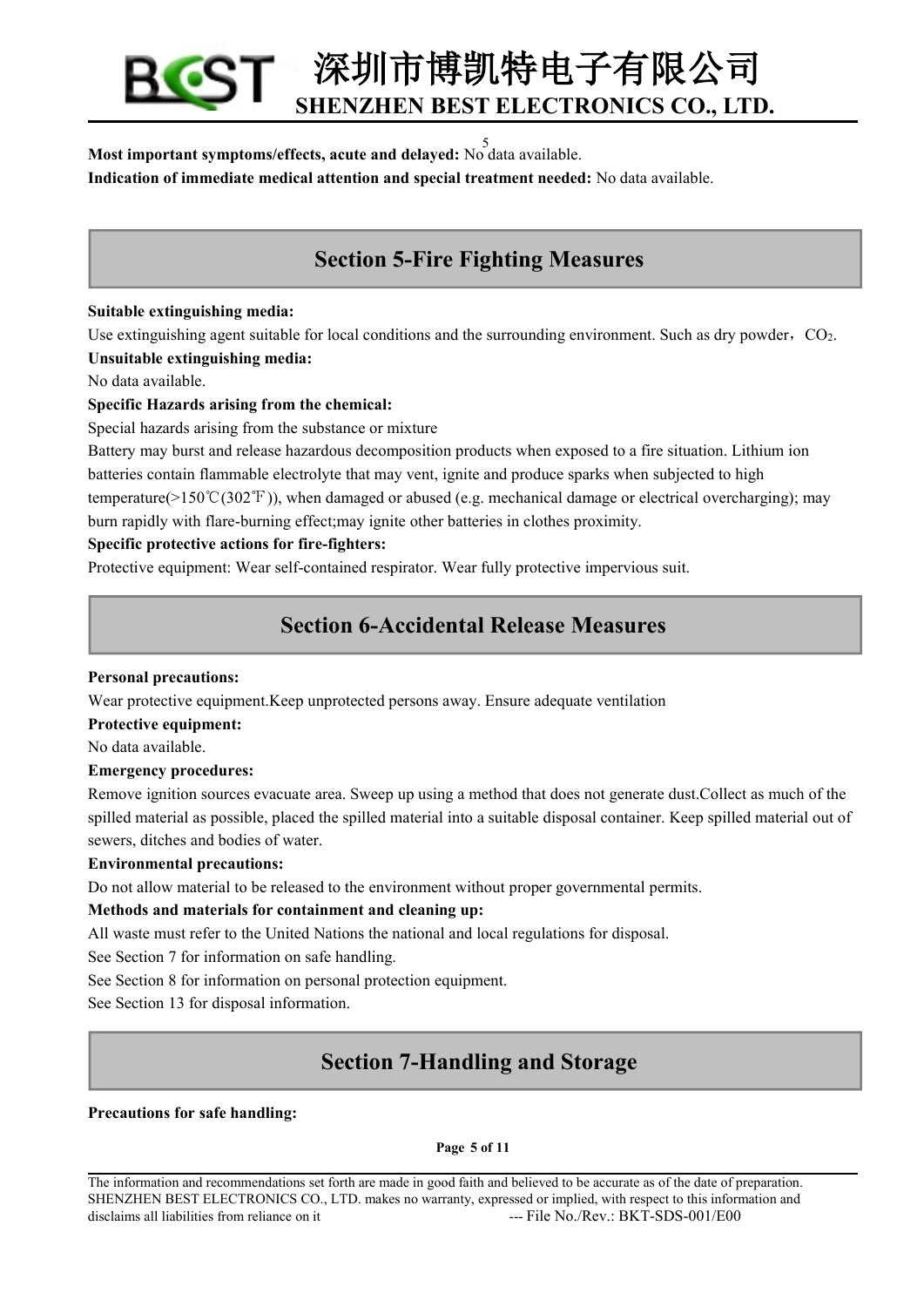6 Consumption of food and beverage should be avoided in work areas.

Wash hands with soap and water before eating,drinking.

Ground containers when transferring liquid to prevent static accumulation and discharge.

## **Information about fire and explosion protection**

Batteries may explode or cause burns,if disassembled, crushed or exposed to fire or high temperatures. Do not short or install with incorrect polarity.

Conditions for safe storage, including any incompatibilities:

Requirements to be met by storerooms and receptacles

Store in a cool, dry, well-ventilated place.

Information about storage in one common storage facility

Keep away from heat avoiding the long time of sunlight.

Further information about storage conditions

Keep container tightly sealed.

Specific and use

No data available.

# **Section 8-Exposure Controls/Personal Protection**

| CAS No.    | <b>ACGIH</b>                                                 | <b>NIOSH</b>                                                                  | <b>OSHA</b>                                         |
|------------|--------------------------------------------------------------|-------------------------------------------------------------------------------|-----------------------------------------------------|
| 12190-79-3 | N/A                                                          | N/A                                                                           | N/A                                                 |
| 7429-90-5  | TLV-TWA $10$ mg/m <sup>3</sup><br>TLV-TWA 5mg/m <sup>3</sup> | REL-TWA $2mg/m3$<br>REL-TWA 5mg/m <sup>3</sup><br>REL-TWA 10mg/m <sup>3</sup> | PEL-TWA $5mg/m3$<br>PEL-TWA 15mg/m <sup>3</sup>     |
| 24937-79-9 | N/A                                                          | N/A                                                                           | N/A                                                 |
| 7782-42-5  | TLV-TWA $2mg/m3$                                             | REL-TWA $2.5$ mg/m <sup>3</sup>                                               | PEL-TWA 15mppcf<br>PEL-TWA 20mppcf                  |
| 7440-50-8  | TLV-TWA $0.2$ mg/m <sup>3</sup><br>TLV-TWA $1mg/m3$          | REL-TWA $1mg/m3$<br>REL-TWA $0.1$ mg/m <sup>3</sup>                           | PEL-TWA $0.1$ mg/m <sup>3</sup><br>PEL-TWA $1mg/m3$ |
| 61789-96-6 | N/A                                                          | N/A                                                                           | N/A                                                 |
| 9002-88-4  | N/A                                                          | N/A                                                                           | N/A                                                 |
| 9003-07-0  | N/A                                                          | N/A                                                                           | N/A                                                 |
| 21324-40-3 | N/A                                                          | N/A                                                                           | N/A                                                 |
| $96-49-1$  | N/A                                                          | N/A                                                                           | N/A                                                 |

#### **Control parameters:**

#### **Appropriate engineering controls:**

The usual precautionary measures for handling chemicals should be followed.

Keep away from foodstuffs, beverages and feed.

**Page 6 of 11**

The information and recommendations set forth are made in good faith and believed to be accurate as of the date of preparation. SHENZHEN BEST ELECTRONICS CO., LTD. makes no warranty, expressed or implied, with respect to this information and disclaims all liabilities from reliance on it ---- File No./Rev.: BKT-SDS-001/E00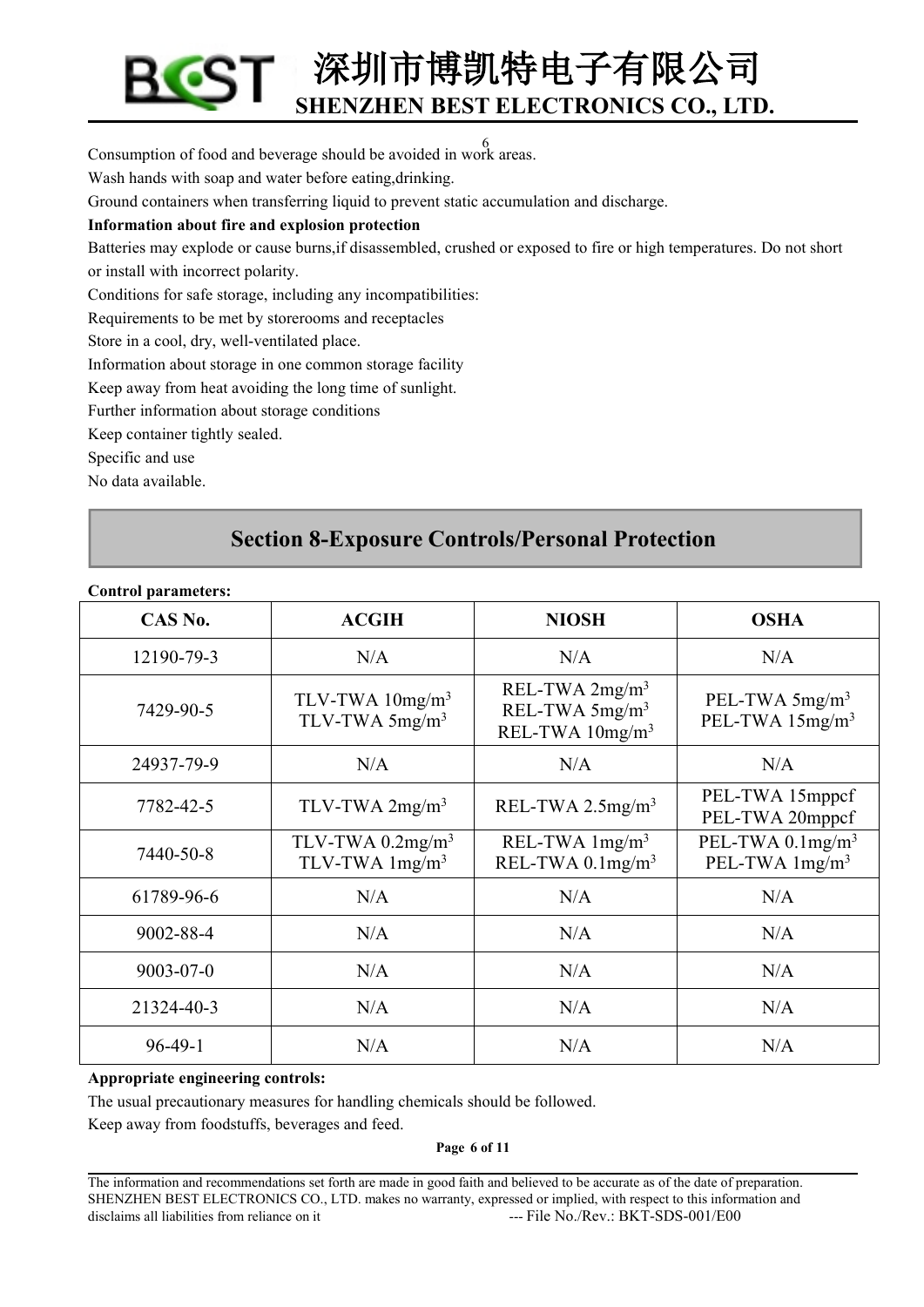7 Remove all soiled and contaminated clothing immediately. Wash hands before breaks and at the end of work.

#### **Personal Protective Equipment**

**Respiratory protection:** Wear suitable protective mask in order to reduce the respiratory system. A large number of leakage, wear chemical protective clothing, including self-contained breathing apparatus.

**Hand Protection:** Wear appropriate protective gloves to reduce skin contact.

**Eyes Protection:** Wear safety goggles or eye protection combined with respiratory protection.

**Skin and Body Protection:** Working environment required, wear suitable protective clothing to minimize contact with skin. The type of protective equipment must be according to the concentration and the content of certain hazardous substances in the workplace.

# **Section 9-Physical and Chemical Properties**

#### **Information on basic physical and chemical properties**

| Colour:                                  | Blue.          |
|------------------------------------------|----------------|
| <b>Physical State:</b>                   | Cylindrical.   |
| Odour:                                   | Not available. |
| <b>Odour threshold:</b>                  | Not available. |
| pH:                                      | Not available. |
| Melting point/freezing point:            | Not available. |
| Initial boiling point and boiling range: | Not available. |
| <b>Flash Point:</b>                      | Not available. |
| <b>Evaporation rate:</b>                 | Not available. |
| <b>Flammability</b> (solid,gas):         | Not available. |
| <b>Explosion Limits (vol% in air):</b>   | Not available. |
| Vapour pressure, kPa at 20°C:            | Not available. |
| Vapor density:                           | Not available. |
| Density/Relative density (water =1):     | Not available. |
| Solubility(ies):                         | Not available. |
| Partition coefficient: n-octanol/water:  | Not available. |
| Auto-ignition temperature:               | Not available. |
| <b>Decomposition temperature:</b>        | Not available. |
| Viscosity:                               | Not available. |
| <b>Other information:</b>                |                |
| Voltage                                  | 3.7V           |
| <b>Electric capacity</b>                 | 1400mAh        |
| <b>Electric Energy</b>                   | 5.18Wh         |
|                                          |                |

# **Section 10- Stability and Reactivity**

**Reactivity:** No data available.

#### **Page 7 of 11**

The information and recommendations set forth are made in good faith and believed to be accurate as of the date of preparation. SHENZHEN BEST ELECTRONICS CO., LTD. makes no warranty, expressed or implied, with respect to this information and disclaims all liabilities from reliance on it --- File No./Rev.: BKT-SDS-001/E00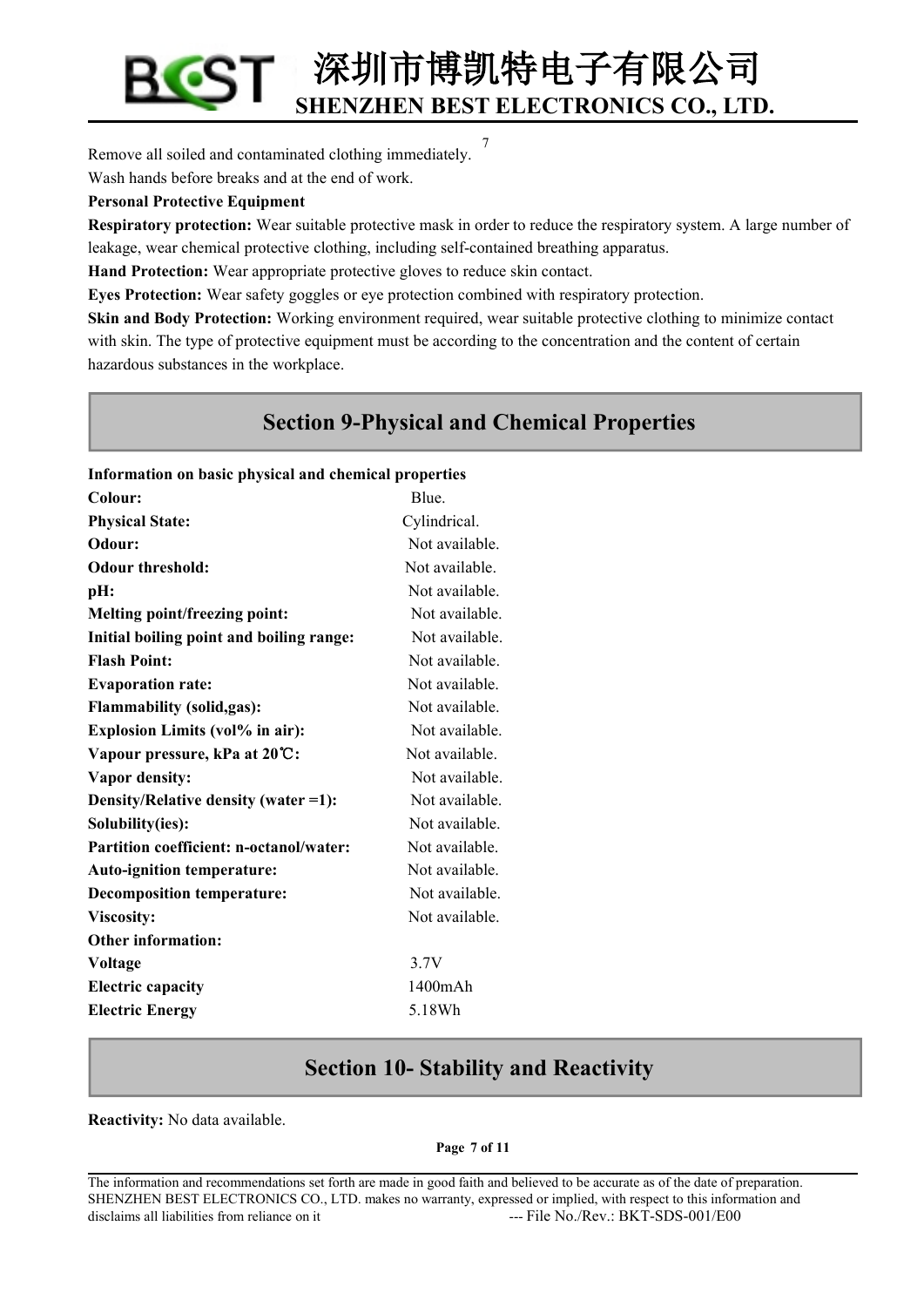8

**Chemical stability:** Stable.

**Possibility of hazardous reactions:** No data available.

**Conditions to Avoid:**Flames sparks and other sources ofignition, incompatible materials.

**Incompatibilities materials:** Oxidizing agents, acid, base.

**Hazardous decomposition products:** Carbon monoxide, carbon dioxide, lithium oxide fumes.

# **Section 11-Toxicological Information**

| <b>Acute Toxicity:</b> |                           |
|------------------------|---------------------------|
| CAS No.                | <b>LC50/LD50</b>          |
| 12190-79-3             | No data available.        |
| 7429-90-5              | No data available.        |
| 24937-79-9             | No data available.        |
| 7782-42-5              | No data available.        |
| 7440-50-8              | No data available.        |
| 61789-96-6             | No data available.        |
| 9002-88-4              | No data available.        |
| $9003 - 07 - 0$        | No data available.        |
| 21324-40-3             | No data available.        |
| $96-49-1$              | LD50 Rat (oral): $10g/kg$ |

**Skin corrosion/irritation:** No data available.

**Serious eye damage/irritation:** No data available.

**Respiratory or Skin sensitization:** No data available.

**Germ Cell mutagenicity:** No data available.

**Carcinogenicity:** No data available.

**Reproductive toxicity:** No data available.

**Specific target organ toxicity-Single exposure:** No data available.

**Specific target organ toxicity-Repeated exposure:** No data available.

**Aspiration hazard:** No data available.

**Information on the likely routes ofexposure:** No data available.

**Eye:** No data available.

**Skin:** No data available.

**Ingestion:** No data available.

**Inhalation:** No data available.

**Page 8 of 11**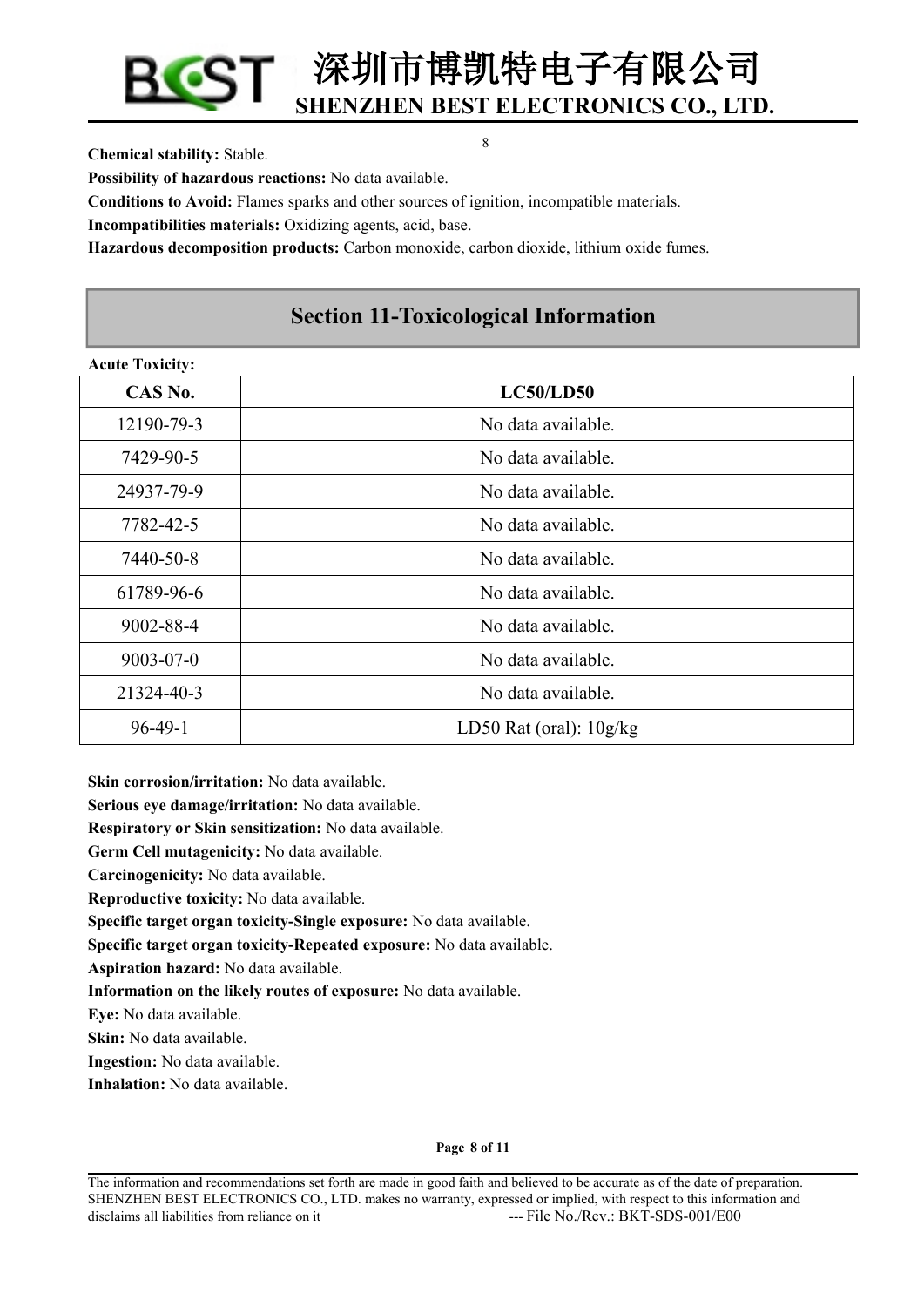## 9

# **Section 12-Ecological Information**

**Ecological Toxicity:** No data available. **Persistence and degradability:** No data available. **Bioaccumulative Potential:** No data available **Mobility in Soil:** No data available. **Other adverse effects:** No data available.

# **Section 13-Disposal Considerations**

## **Disposal methods:**

#### **Recommendation:**

Consult state, local or national regulations to ensure proper disposal.

#### **Uncleaned packaging**

**Recommendation:** Disposal must be made according to official regulations.

## **Section 14-Transport Information**

| <b>UN Number</b>                  |                              |
|-----------------------------------|------------------------------|
| <b>IATA</b>                       | <b>UN3480</b>                |
| <b>IMDG</b>                       | <b>UN3480</b>                |
| <b>Model Regulation</b>           | <b>UN3480</b>                |
| <b>UN Proper shipping name</b>    |                              |
| <b>IATA</b>                       | Lithium ion batteries        |
| <b>IMDG</b>                       | <b>LITHIUM ION BATTERIES</b> |
| <b>Model Regulation</b>           | <b>LITHIUM ION BATTERIES</b> |
| <b>Transport hazard class(es)</b> |                              |
| <b>IATA</b>                       | 9                            |
| <b>IMDG</b>                       | 9                            |
| <b>Model Regulation</b>           | 9                            |
| Packing group                     |                              |
| <b>IATA</b>                       | N/A                          |
| <b>IMDG</b>                       | N/A                          |
| <b>Model Regulation</b>           | N/A                          |
| <b>Packaging Sign</b>             |                              |
| <b>IATA</b>                       | N/A                          |
| <b>IMDG</b>                       | N/A                          |
| <b>Model Regulation</b>           | N/A                          |
|                                   |                              |

**Page 9 of 11**

The information and recommendations set forth are made in good faith and believed to be accurate as of the date of preparation. SHENZHEN BEST ELECTRONICS CO., LTD. makes no warranty, expressed or implied, with respect to this information and disclaims all liabilities from reliance on it ---- File No./Rev.: BKT-SDS-001/E00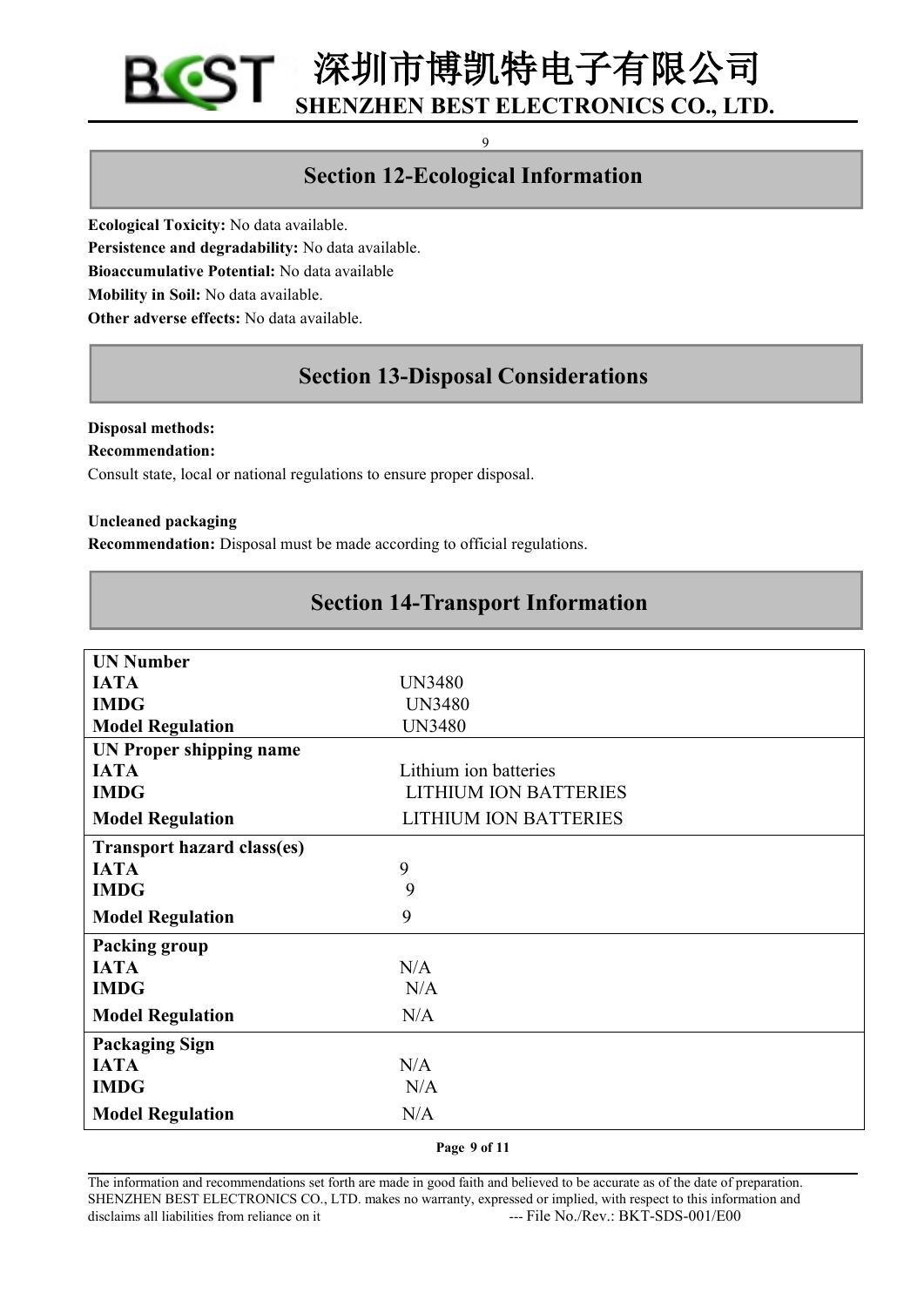| <b>Environmental hazards</b> | Ŧθ              |
|------------------------------|-----------------|
| <b>Marine pollutant:</b>     | Nο              |
| Special precautions for user | Not applicable. |

**Transport information:** The Li-ion Battery 18500 has passed the test UN38.3, according to the report ID: I06083061021D~1.

According to the Packing Instruction 965 section II of IATA DGR 57<sup>th</sup> Edition for transportation. Cargo aircraft only.

According to the special provision 188 of IMDG(37-14) or the <<Recommendations On The Transport Of Dangerous Goods-Model Regulations $\gg$ (19<sup>th</sup>). The products are not subject to dangerous goods.

Separate batteries to prevent short-circuiting. and they should be packed in strong package during transport. Lithium cell or battery should incorporate a safety venting device or be designed to prevent a violent rupture under normal transport conditions. Keep away from high temperature and open flames. Lithium ion cellsand batteries must be offered for transport at a state of charge (SoC) not exceeding 30% oftheir rated design capacity from 1 April 2016.

**Transport Fashion:** By air, by sea, by railway, by road.

# **Section 15-Regulatory Information**

**Safety, health and environmental regulations/legislation specific for the substance or mixture**

| CAS No.         | <b>TSCA</b> | <b>IECSC</b> | <b>DSL/NDSL</b> | <b>EINECS/ ELINCS/ NLP</b> |
|-----------------|-------------|--------------|-----------------|----------------------------|
| 12190-79-3      | Listed      | Listed       | Listed DSL      | Listed                     |
| 7429-90-5       | Listed      | Listed       | Listed DSL      | Listed                     |
| 24937-79-9      | Listed      | Listed       | Listed DSL      | Listed                     |
| 7782-42-5       | Listed      | Listed       | Listed DSL      | Listed                     |
| 7440-50-8       | Listed      | Listed       | Listed DSL      | Listed                     |
| 61789-96-6      | Listed      | Listed       | Listed DSL      | Listed                     |
| 9002-88-4       | Listed      | Listed       | Listed DSL      | Listed                     |
| $9003 - 07 - 0$ | Listed      | Listed       | Listed DSL      | Listed                     |
| 21324-40-3      | Listed      | Listed       | Listed DSL      | Listed                     |
| $96-49-1$       | Listed      | Listed       | Listed DSL      | Listed                     |

#### **Page 10 of 11**

The information and recommendations set forth are made in good faith and believed to be accurate as ofthe date of preparation. SHENZHEN BEST ELECTRONICS CO., LTD. makes no warranty, expressed or implied, with respect to this information and disclaims all liabilities from reliance on it ---- File No./Rev.: BKT-SDS-001/E00